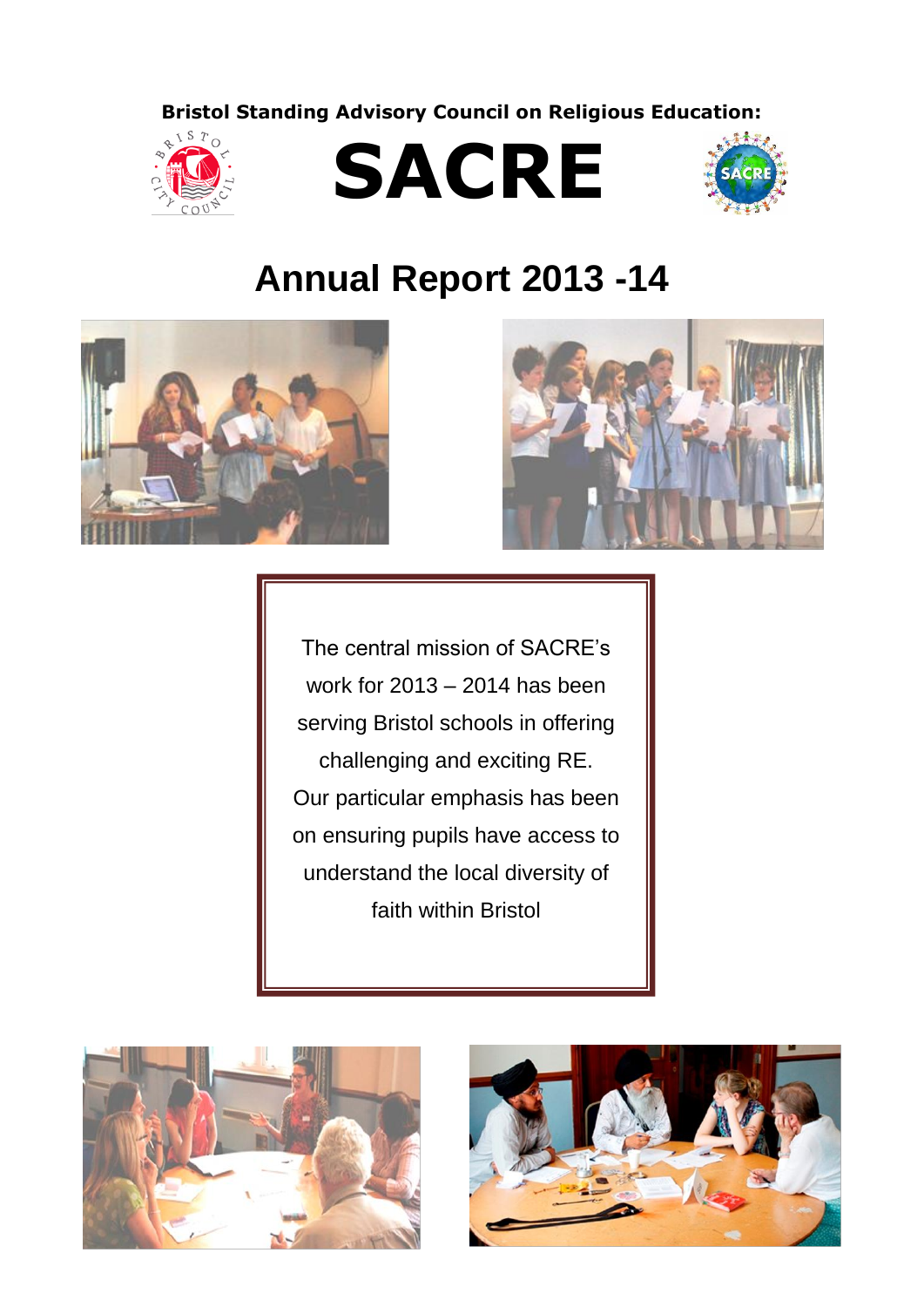# **Chair's Introduction**

Welcome to our annual report 2013-2014.

This year RE has faced a huge challenge against a Government backdrop which has seen a changing place for RE in the curriculum. Although still part of the core curriculum, new changes in Government policy and the growth of academies has seen a shift in the provision of RE and academic take up in some schools. Bristol SACRE have been proactive in offering support to all schools in Bristol with RE still showing a significant contribution in our GCSE and A-level league tables. Bristol SACRE has been keen to recognise improving schools and work with developing practice to ensure that all schools, regardless of status, have the support they need to provide quality RE for all pupils within their care.

We have continued to support our schools in Bristol; we have had a continually meaningful relationship with LA schools and with academies.

We have offered schools training through our very successful annual RE teacher's conference which we organise jointly with South Glos. SACRE. We were fortunate to have Mary Myatt as the keynote speaker this year and the topic was 'Enquiry in RE: Raising Engagement, Improving Progress'. The feedback from the conference was most positive. We have been able to continue to employ Katy Staples as the adviser to SACRE and, through her, bespoke support has been given to particular schools in need of targeted action. SACRE has also offered continuous CPD opportunities to all schools throughout the year with two further opportunities of network meetings for primary and secondary schools/academies.

Bristol SACRE has also worked with all faiths and community groups supporting many initiatives alongside the multi-faith forum, such as the Bruistol Diverse Open Doors Day. This was particularly important in creating greater understanding and awareness of other. I personally enjoyed the Speed Faithing event organised by Katy Staples for Bristol teachers and community members to get a greater connection between what happens in the community and what happens in the classroom. Bristol SACRE has been building a new electronic directory of speakers who represent the variety of beliefs present locally who are available to

Schools.

*Two major initiatives this year were the Ambassadors of Sanctuary and Belief Conference for secondary school students and Sixth Formers and the Speed Faithing Conference which helped teachers meet and engage with members of different belief communities.*

This year we have responded to national developments, particularly at such a political time, in order to support and advise schools. It is unfortunate that while it has been recognised that SACREs hold a vital role in their contribution to community issues and their place in "promoting British values of the rule of law, individual liberty and mutual respect and tolerance of those with different faiths and beliefs", this comes at a time when we are seeing many schools cutting back on the provision of RE. Michael Gove's belief that RE would be protected due to its core curriculum status has not been enough to protect the provision of RE in schools. This is a fundamental issue the Government must tackle as the SMSC which RE provides is often a very significant chunk of the overall SMSC of a school, and provides pupils with the resilience to try to understand others.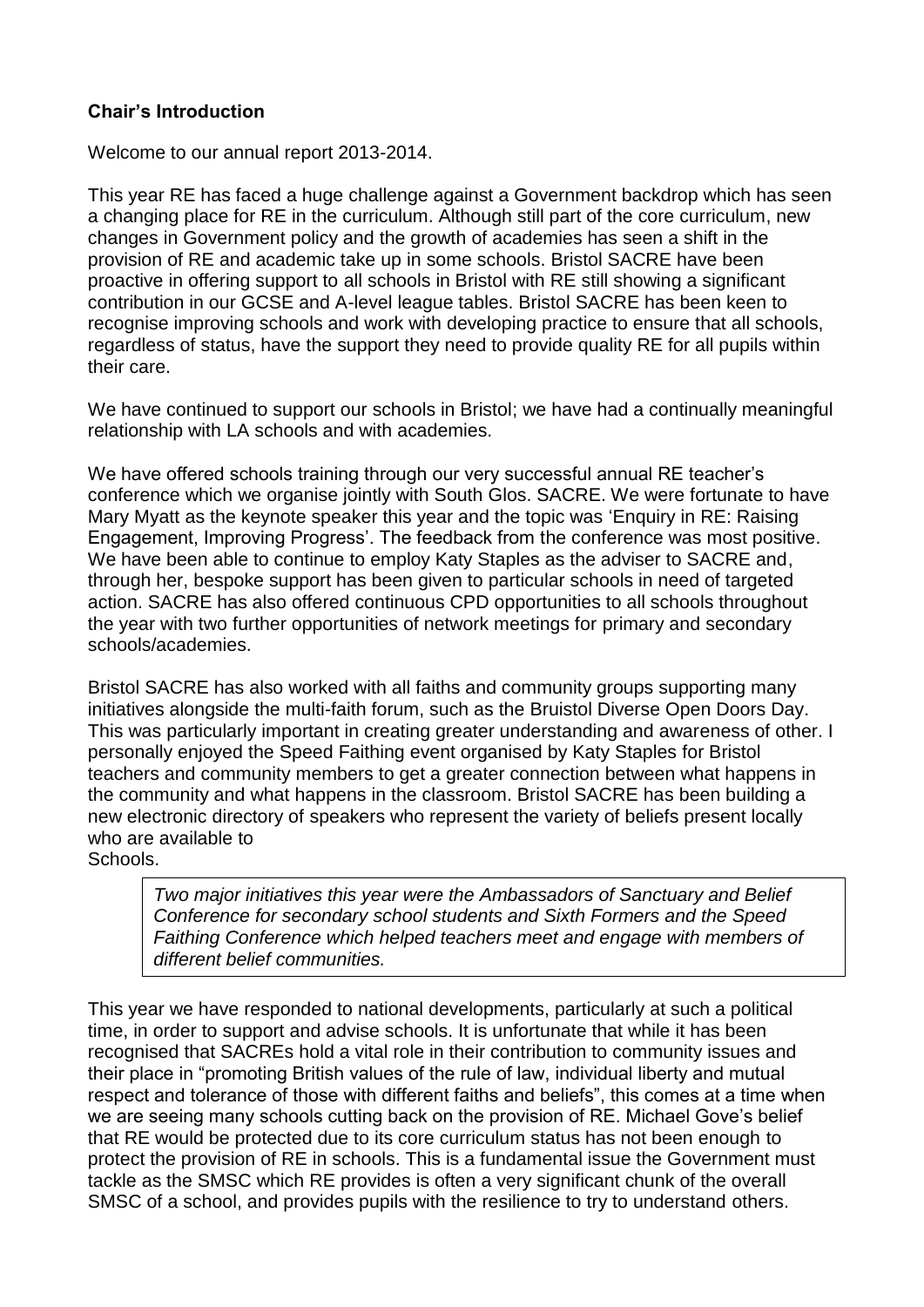Bristol SACRE has worked at developing an active, meaningful SACRE Action Plan which has focussed our attentions on developing locally distinctive RE and trying to ensure greater engagement in RE from faith communities and from those with other world views. We were also successful in gaining a NASACRE grant for a conference in June 2014 about Sanctuary and Belief which links with Bristol as a City of Sanctuary and focuses on refugees' and asylum seekers' beliefs and experiences. This was a very powerful and successful conference. Many schools are now on their way to becoming City of Sanctuary ambassadors. Bristol SACRE is very grateful to Westhill / NASACRE for funding this project.

I continue to be proud to serve as the Chair of Bristol SACRE and am grateful for the hard work and diligence of this committed group of individuals that make up SACRE – all the community leaders, teachers, LA councillors and, of course, our very own Katy Staples who, as our school's advisor and through her consultancy work, makes an enormous contribution to the smooth running and effective work of Bristol SACRE.



Wishing you love, peace, understanding, tolerance, happiness and joy.

**Esther Deans MBE Chair, Bristol SACRE** Pictured here with Faruk Choudary the first Muslim elected to be Lord Mayor of Bristol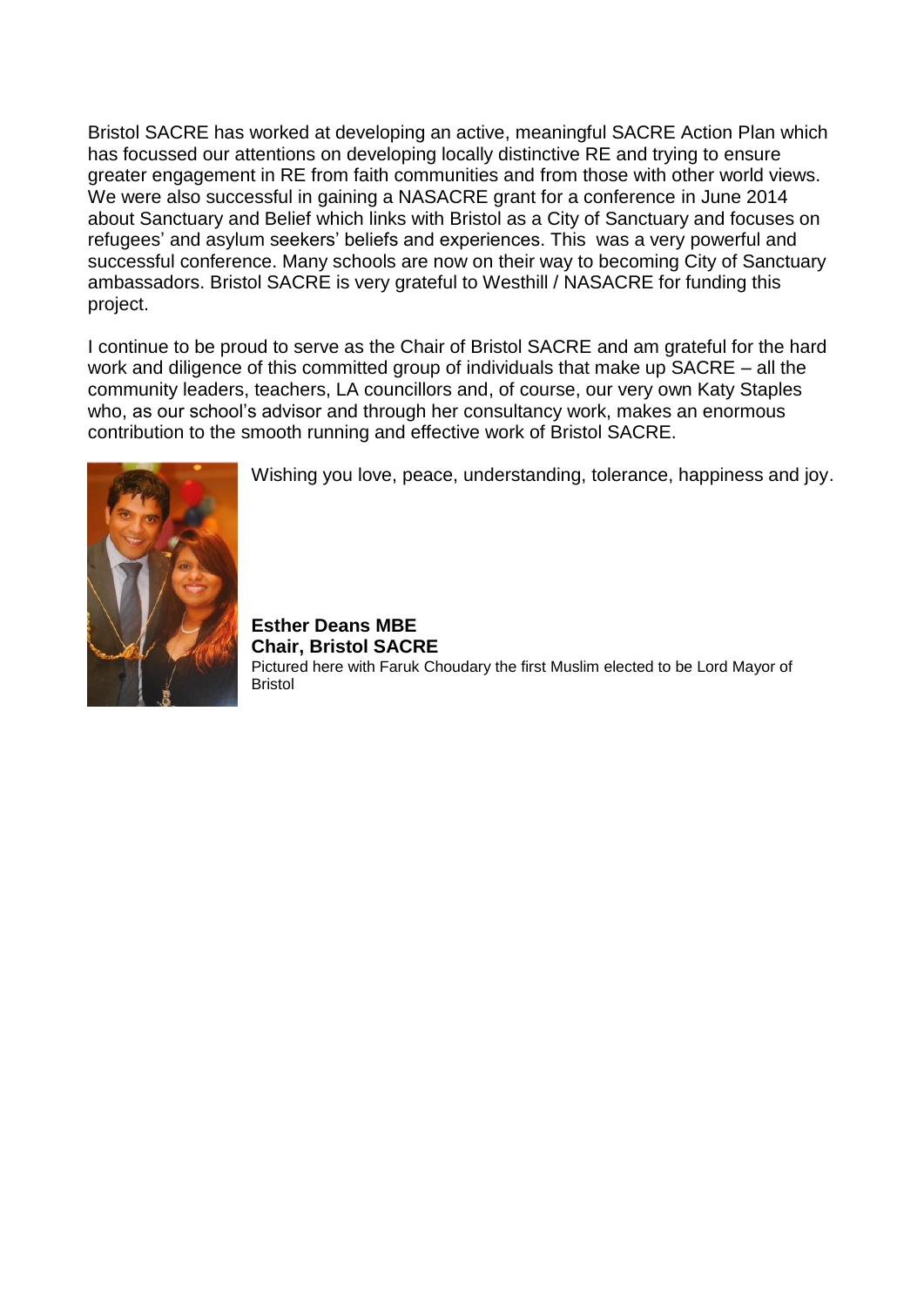# **Executive Summary**

The report meets the requirements of the 1988 Education Act, which states that:

- The council shall in each year publish a report of their functions and any action taken by representative groups on the council during the preceding year.
- The report is required to specify any matters in respect of which the council has given advice to the authority, and the nature of that advice.

The key function of SACRE is to advise the Local Authority on RE in accordance with the agreed syllabus.

The composition of SACRE is set out in legislation.

The four groups or committees that have served for the year 2012-13:

 **Committee A Christian Denominations and other faiths** Kelsong Choden / Rak-Ma Kelsang Buddhist Miranda Moore Buddhist Ray Bray Religious Society of Friends Eurfron Purdy **Methodist** Paul Evans **Roman Catholic** Roman Catholic Isabella Harding **Roman Catholic** Zaheer Shabir **Islam** Nassir (Mohammad-Nassir Miah) Islam Sian Hancocks **Baptist** Les Fry United Reformed Church Javinder Singh Sikh

Jill Dickinson Jane Simpkins Alison Cannon Ruth Wallace

# **Committee B The Church of England**

Leslie Alexander Conservative Claire Hiscott Conservative Claire Campion-Smith Liberal Democrats Peter Hammond Labour

#### **Co-opted members:**

Lee Cottier **Humanist** Jordan Colliver Humanist Janet Orchard Bristol University

 **Committee C Associations representing teachers** Esther Deans **Bridge Learning Campus (Chair)** 

Adam Robertson Horfield CofE VC Primary School Claire Roberts **Fishponds Academy** Jackie Walsh Ashton Gate Primary School

### **Committee D The local authority**

Marie Hackett **Bristol Interfaith Group** Hugo Whateley Redland High School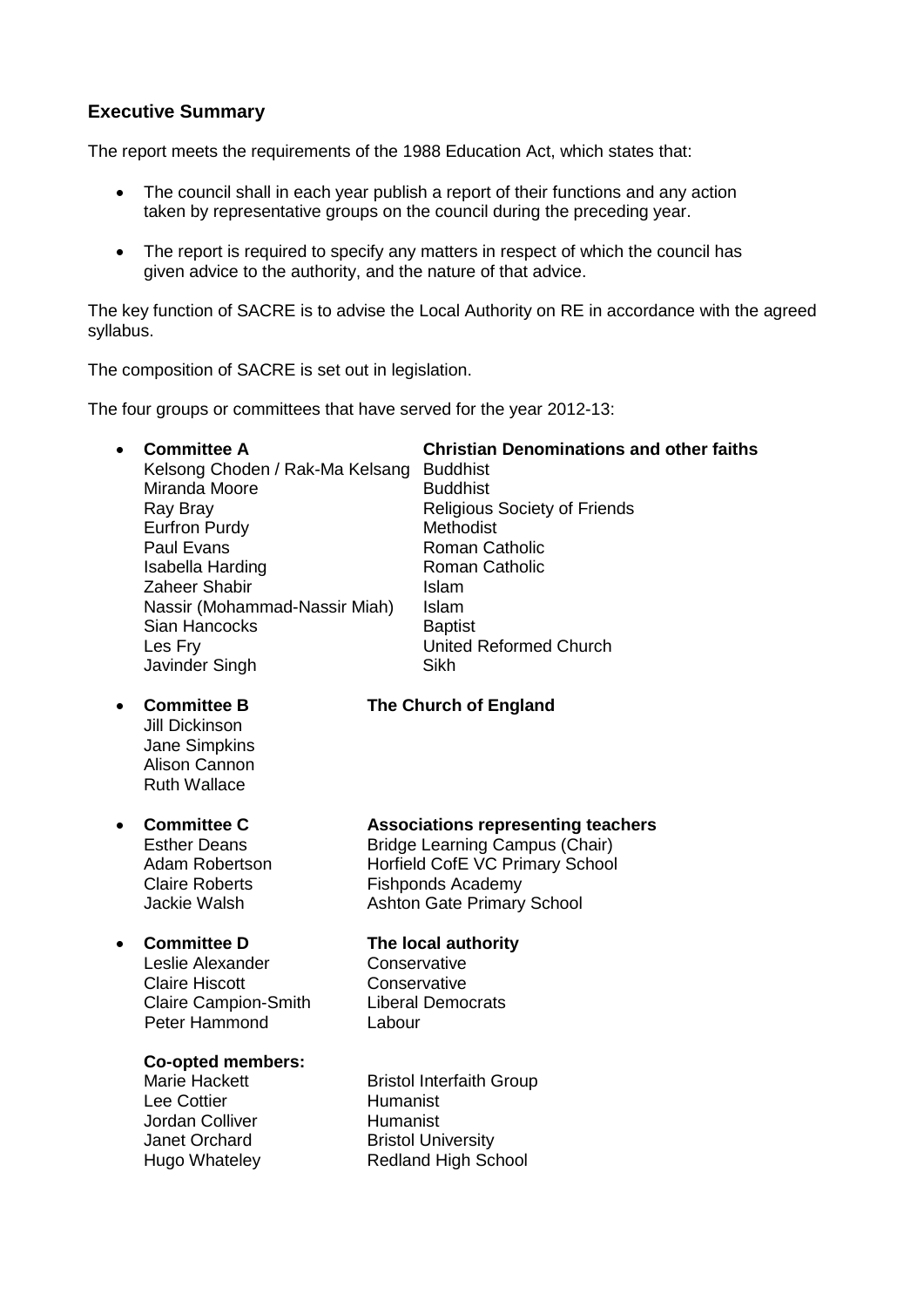#### **Support Officers:** Katy Staples SACRE Adviser (Telephone 0117 906 0100) [katy.staples@bristoldiocese.org](mailto:katy.staples@bristoldiocese.org)

Jenny Brookes Local Authority Link Officer

#### **Clerk:**

Maribel Harrington Local Authority Clerk Sam Ford Diocese of Bristol Communications and Training Administrator

Members may be nominated by appropriate organisations but are appointed by the council. Other members may be co-opted. (Section 391(1)(a), Education Act 1996)

# **SACRE met on three occasions during the academic year 2013-14**

#### **17th October 2013 Christ Church,Clifton Down Road, Bristol, BS8 3BN 2.00-3.30pm**

The main agenda items were:

- The role of the schools worker at Christ Church in supporting RE in local schools and at Easton CE Primary School
- Young Ambassadors for RE
- Feedback from CPD
- REC RE Review launch
- SACRE Development Plan 2013-15

#### **27th March 2014 All Saints Centre, 1 All Saints Court, Bristol, BS1 1JN 6.00-7.30pm**

This meeting was not quorate as no Local Authority councillor was present or anyone from the Church of England group.

The main agenda items were:

- An explanation and briefing by Forward Maisokwadzo about the forthcoming Sanctuary and Belief Conference
- Annual Report
- SACRE Development Plan 2013-15
- Planning of "Speed Faithing Conference" (part of the Development Plan)
- St Matthias Bid to support RE
- Feedback from the annual conference and other CPD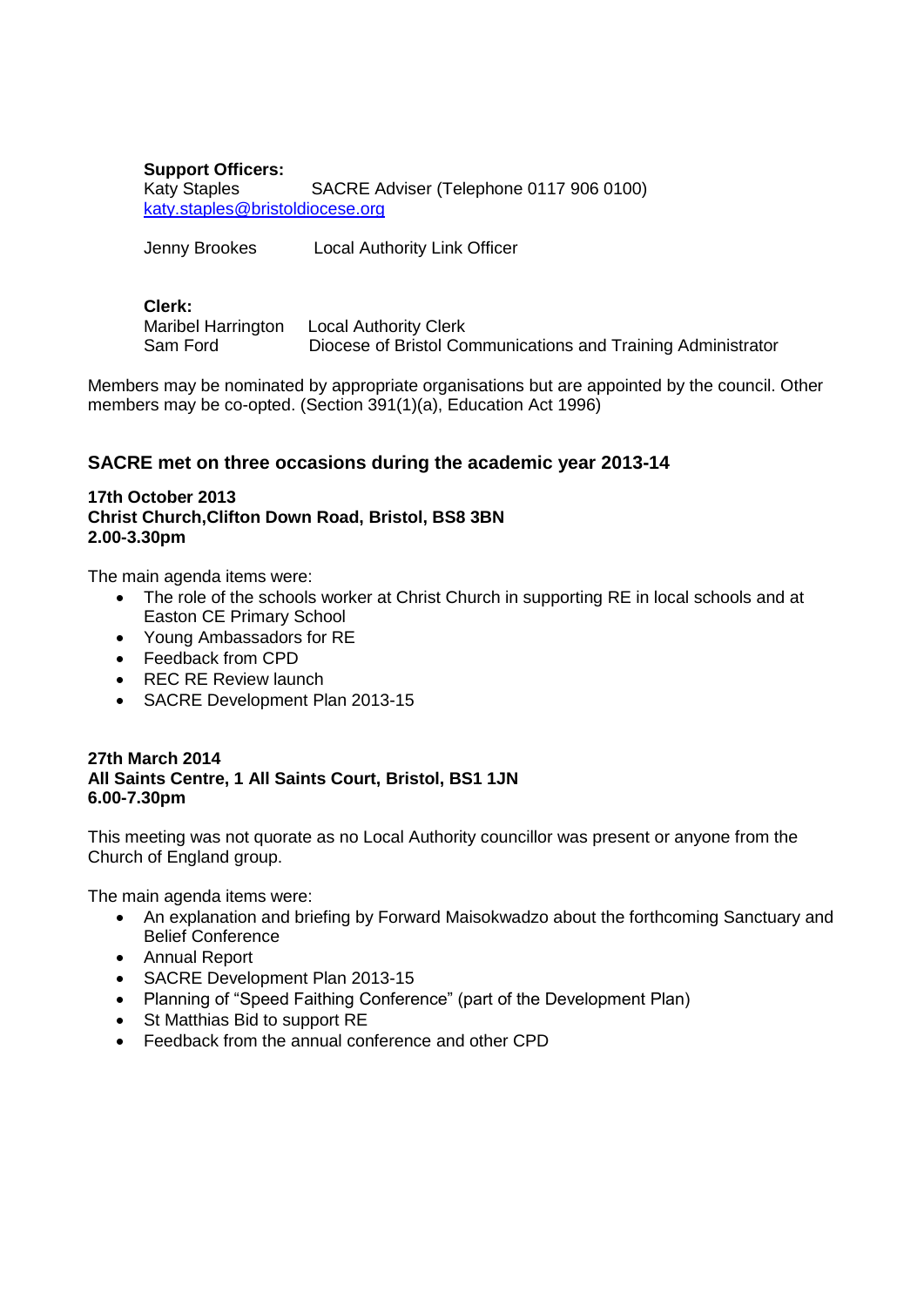#### **Thursday 10th July 2014 Horfield Methodist Church, Churchways Avenue, Horfield, Bristol BS7 8SN 10.00am–1.15pm**

The main agenda items were:

- A talk about Methodism and Horfield Methodist Church in particular from Eufron Parry (vice chair of SACRE)
- Membership update
- Feedback from the Sanctuary and Belief Conference
- Feedback from the Speed Faithing Event
- Reviewing SACRE Development Plan 2013-15

# **Challenges and opportunities that lie ahead**

**Challenges** for SACRE include:

- Continuing to give support to teachers to ensure outstanding RE in Bristol schools and academies
- Offering more targeted support for some schools, creating greater school to school support
- Offering appropriate challenge that will be accepted and heeded, to Bristol City Council and to academy providers within the city
- Utilising national and local concerns about British values and counter-terrorism to strengthen the position of RE without skewing its core purpose

**Opportunities** include:

- Ongoing attendance and interest of some dedicated SACRE members
- Ongoing commitment and dedication of teachers as shown by attendance at the Annual Conference and at Network meetings
- Growing capacity for school to school support and new leaders of Religious Education amongst teachers attending Conferences and leading network meetings

# **1. Standards and quality of Religious Education (RE) provision**

# **1a Compliance and time allocation for RE**

Due to the lack of information available through Ofsted reporting, it is impossible to determine the number of community schools and academies that are compliant with the statutory requirements for RE.

# **1b Public Examination entries in RE**

Results for the **2014 GCSE**:

2304 students were entered for a public examination (Full Course or Short Course) in RE. This is a decrease of 380 students since last year when 2,684 students were entered.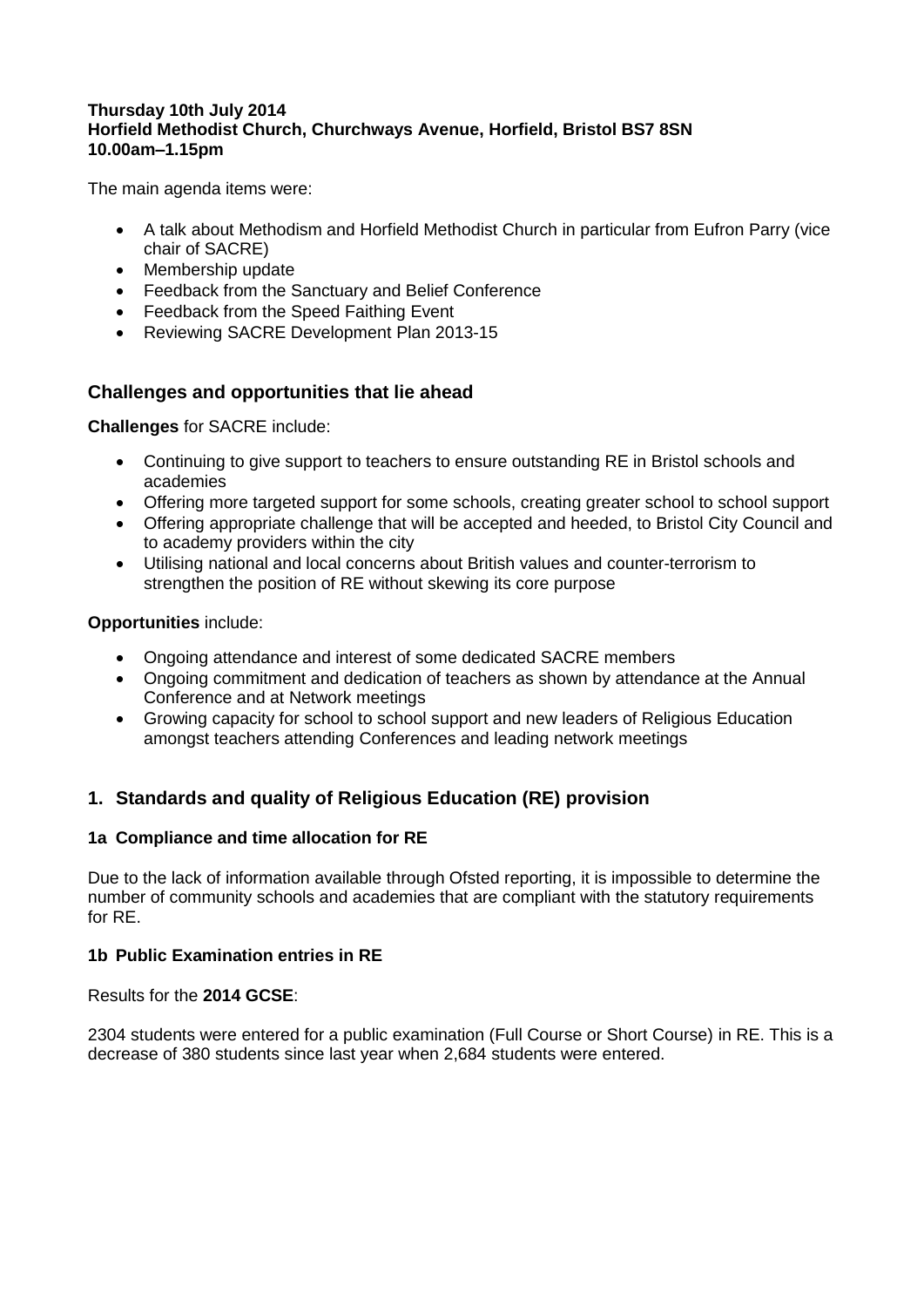# **Full Course**

1,555 students were entered for the full course which is an increase since last year of 249 students

Results from the 2014 full GCSE were 70% A\*-C which is just below the national average of 71.5 % but higher than the results in Bristol in previous years. This year a larger cohort was entered with a greater ability range, little time allocation other than that given to the short course in some contexts and a lack of parity of time allocation compared to other subjects.

| <b>GCSE Full Course: numbers entered</b> |      |      |      |      |      | 1376 | 1555 | 1804 |      |
|------------------------------------------|------|------|------|------|------|------|------|------|------|
|                                          | 2006 | 2007 | 2008 | 2009 | 2010 | 2011 | 2012 | 2013 | 2014 |
| $%A$ <sup>*</sup> -C                     | 75   | 69   | 62   | 68   | 65   | 63   | 62   | 67   |      |
| %A*-G                                    | 98   | 98   | 94   | 99   | 95   | 97   | 97   | 98   | 98   |

- Nineteen secondary and special schools entered at least one pupil for the full GCSE
- Nine schools entered the majority of their cohort
- In Bristol nine schools results were above the national average

#### **Short Course**

Only 500 students were entered for short course RE which is a huge decrease from last year. This is due to the short course no longer being counted as one of the 'basket of 8' subjects in the league tables.

Results from the short course were 48% A\*-C which represents better results than last year.

| <b>GCSE Short Course: numbers entered</b> |      |      |      |      |      | 735  | 1129 | 500  |      |
|-------------------------------------------|------|------|------|------|------|------|------|------|------|
|                                           | 2006 | 2007 | 2008 | 2009 | 2010 | 2011 | 2012 | 2013 | 2014 |
| $%A$ <sup>*</sup> -C                      | 40   | 39   | 46   | 45   | 51   | 53   | 53   | 37   | 48   |
| $%A$ <sup>*</sup> -G                      | 89   | 90   | 91   | 96   | 95   | 96   | 96   | 88   | 86   |

- Overall 13 centres entered at least one pupil for the RE short course. This is a decrease of 5 centres since last year
- Only three schools entered the majority of their cohort in the RE short course RE

#### **Key Stage 5 Religious Studies Outcomes**

- 8 centres entered students for AS level in Bristol last year.
- 91 students were entered for AS and achieved on average 69% A-C grades
- This represents a reduction in numbers from 111 and a reduction in average % grade from 78% last year - however it still exceeds the National Average for AS Religious Studies which was 66.5%

#### **A level**

- A level numbers for 2014 are 55 which is a decrease of 6 entries from last year
- $\bullet$  22% of students entered gained A\*-B which is less than the National Average of 24.8 %
- Four centres are achieving standards above the National Average

#### **1c Standards and achievement, quality of teaching, and quality of leadership and management of RE**

There are no methods for collecting verifiable evidence of levels of achievement in RE other than through public examination results. There are no opportunities to access sufficient information to make a well-substantiated judgement on the quality of RE teaching or leadership and management of RE in Bristol schools.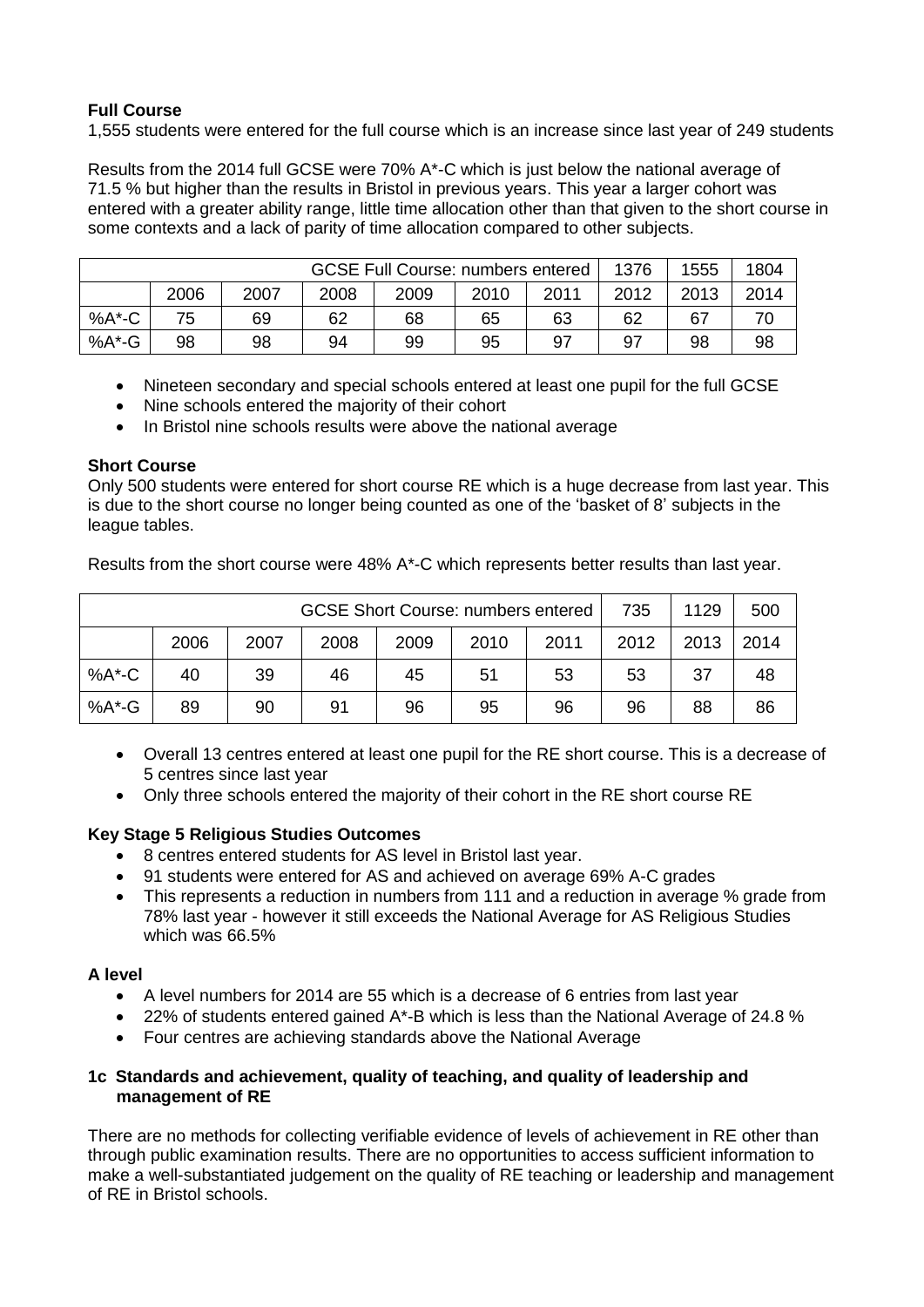# **2. Managing the SACRE and partnership with the LA and other key stakeholders**

During this year the LA and SACRE partnership has been greatly improved with the appointment of Jenny Brookes as link officer. It is beneficial that there is now someone from the Local Authority holding the work of SACRE to account and there is someone to whom SACRE can turn to and offer challenge about RE in the LA.

Bristol SACRE has maintained its partnership with other local SACREs through sharing an annual conference with South Gloucestershire SACRE and an Agreed Syllabus with Somerset, North Somerset, and Bath & North East Somerset. The adviser for SACRE also attended the regional conference for SACRE held in Dillington where she led a workshop titled 'Local and Fresh keeping RE local'. She was then asked to repeat this workshop at the National Association of SACREs' Annual General Meeting.

Members of SACRE also maintain links with local interfaith groups and Marie Hackett from Bristol Multi-Faith Forum sits on Bristol SACRE. Bristol SACRE has close relationships with Bristol University and Dr Janet Orchard - who is PGCE Programme Director - is a member of SACRE. Student teachers from Bristol University RE PGCE course attended the October meeting of SACRE as part of their course.

#### **CPD offered:**

During the year, 3 secondary and 3 primary training opportunities were offered to teachers in Bristol:

| Primary/Secondary/                         | <b>Venue/Date/Topic</b>                                                                                                                                                                          |
|--------------------------------------------|--------------------------------------------------------------------------------------------------------------------------------------------------------------------------------------------------|
| Secondary Best Practice Learning Hub       | Bristol Cathedral Choir School, College Square,<br><b>BS15TS</b>                                                                                                                                 |
|                                            | 14th November 2013 4.30-5.45pm                                                                                                                                                                   |
|                                            | Raising Standards at GCSE through talking into<br>writing and creative assessment                                                                                                                |
| <b>Primary Best Practice Learning Hub</b>  | Horfield CE VC Primary School, Bishop Manor<br>Road, Bristol, BS10 5BD                                                                                                                           |
|                                            | 29 November 2013 1pm - 4pm                                                                                                                                                                       |
|                                            | Creative RE for Engaging Learning: Imagination<br><b>Station RE</b>                                                                                                                              |
| Secondary and Primary RE Annual Conference | Engineers' House, The Promenade, Clifton<br>Down, Avon, Bristol BS8 3NB                                                                                                                          |
|                                            | 30th January 2014 9.30am-3.30pm                                                                                                                                                                  |
|                                            | "Enquiry in RE: Raising Engagement, Improving<br>Progress"                                                                                                                                       |
|                                            | Mary Myatt keynote speaker RE Consultant                                                                                                                                                         |
| Secondary and Primary RE Event             | Hellenic Centre, Greek Orthodox Church Hall,<br>Lower Ashley Rd, Easton, BS5 0YL                                                                                                                 |
|                                            | 3rd July 2014 1pm - 4pm                                                                                                                                                                          |
|                                            | "Speed Faithing: Speed Phasing"                                                                                                                                                                  |
|                                            | Learning more about the beliefs held within the<br>local community and making contacts.<br>Explaining to members of communities of belief<br>how best to communicate to children/young<br>people |